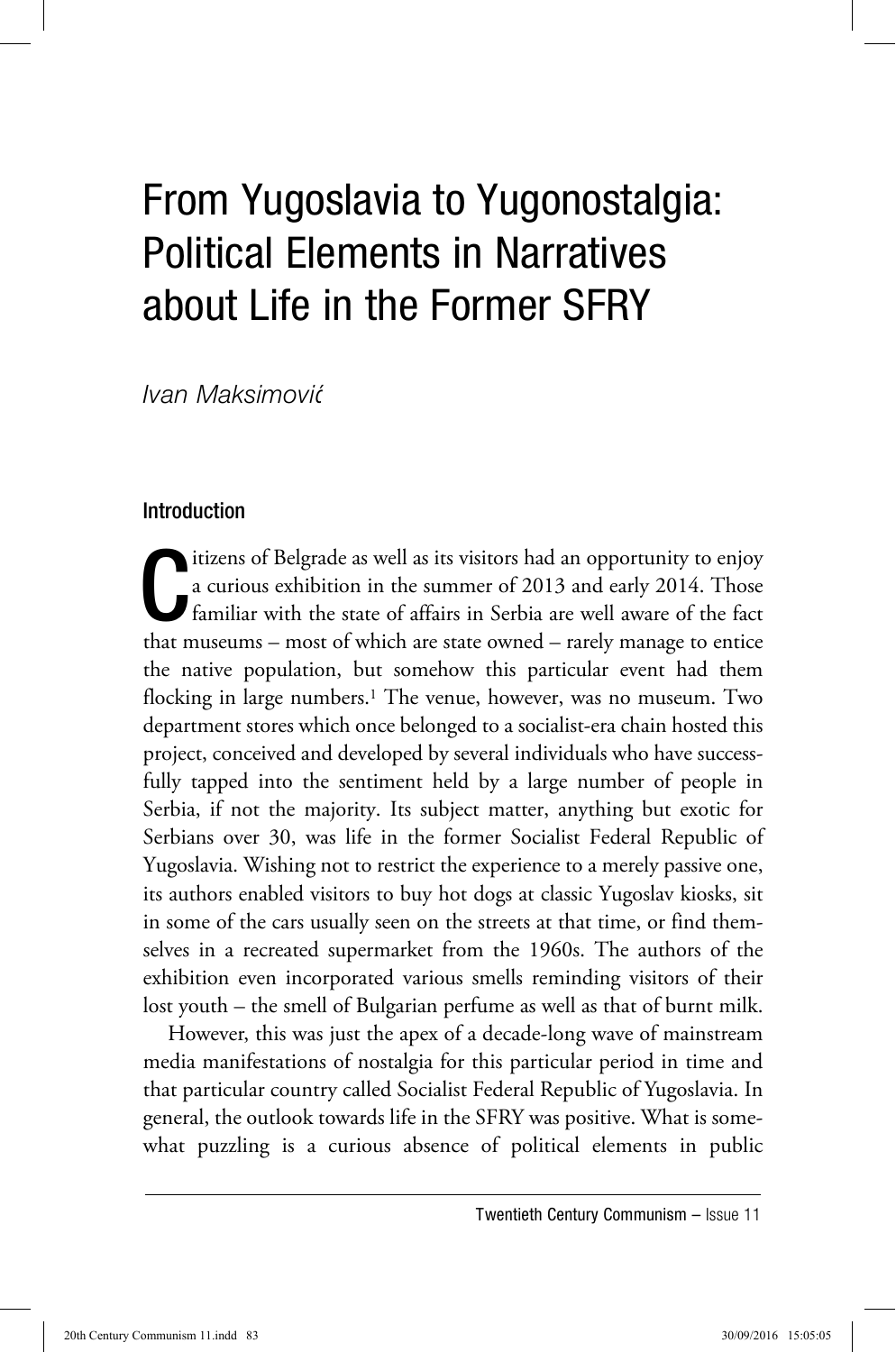nostalgic narratives. Given that they all refer to life in a bygone country under a regime which espoused political values significantly different than today's, it would be logical to assume that these narratives would at least attempt to inspect the relationship between the everyday and the political. Nevertheless, such a connection is rarely made, if ever.

The fact that my assumptions were refuted prompted me to investigate yugonostalgic sentiments further, more specifically their political elements. For this purpose, I have conducted a series of semi-structured, individually-held interviews with citizens of Belgrade who lived in the socialist era. Recording their narratives, I sought to delineate the common themes, tropes and motifs. Given that yugonostalgia as a phenomenon gained some attention in the academic community, there is an already existing body of literature which will be assessed here, with the main conclusions outlined in order to be subsequently compared to mine.

Those unfamiliar with the history of Yugoslavia might seek contextualisation. Due to constraints of space, it will not be provided here, but I will instead point out to works which have attempted and more or less successfully managed to highlight the complexities of Yugoslav society and especially its violent demise. Regrettably, it is the events of the Nineties which turned the attention of both academia and world media to Yugoslav society, triggering a hyper-production of journalistic and academic texts of uneven quality, which focus too much on the unmaking rather than the making of the country. Some of those that pass muster are John R. Lampe's *Yugoslavia as History: Twice There Was a Country*, Susan Woodward's *Balkan Tragedy: Chaos and Dissolution after the Cold War*, and Misha Glenny's *The Fall of Yugoslavia: The Third Balkan War*. A comprehensive history of the country can be found in Vladimir Dedijer's *History of Yugoslavia*, and those who seek a more thorough study of ethnic issues which predate the country's birth might turn to Ivo Banac's *The National Question in Yugoslavia: Origins, History, Politics*.

#### **Definitions**

The outcomes of the wars in former Yugoslavia were not only hundreds of thousands of casualties, several new nation states on their individual roads to capitalism and new elites to guide them, but among them was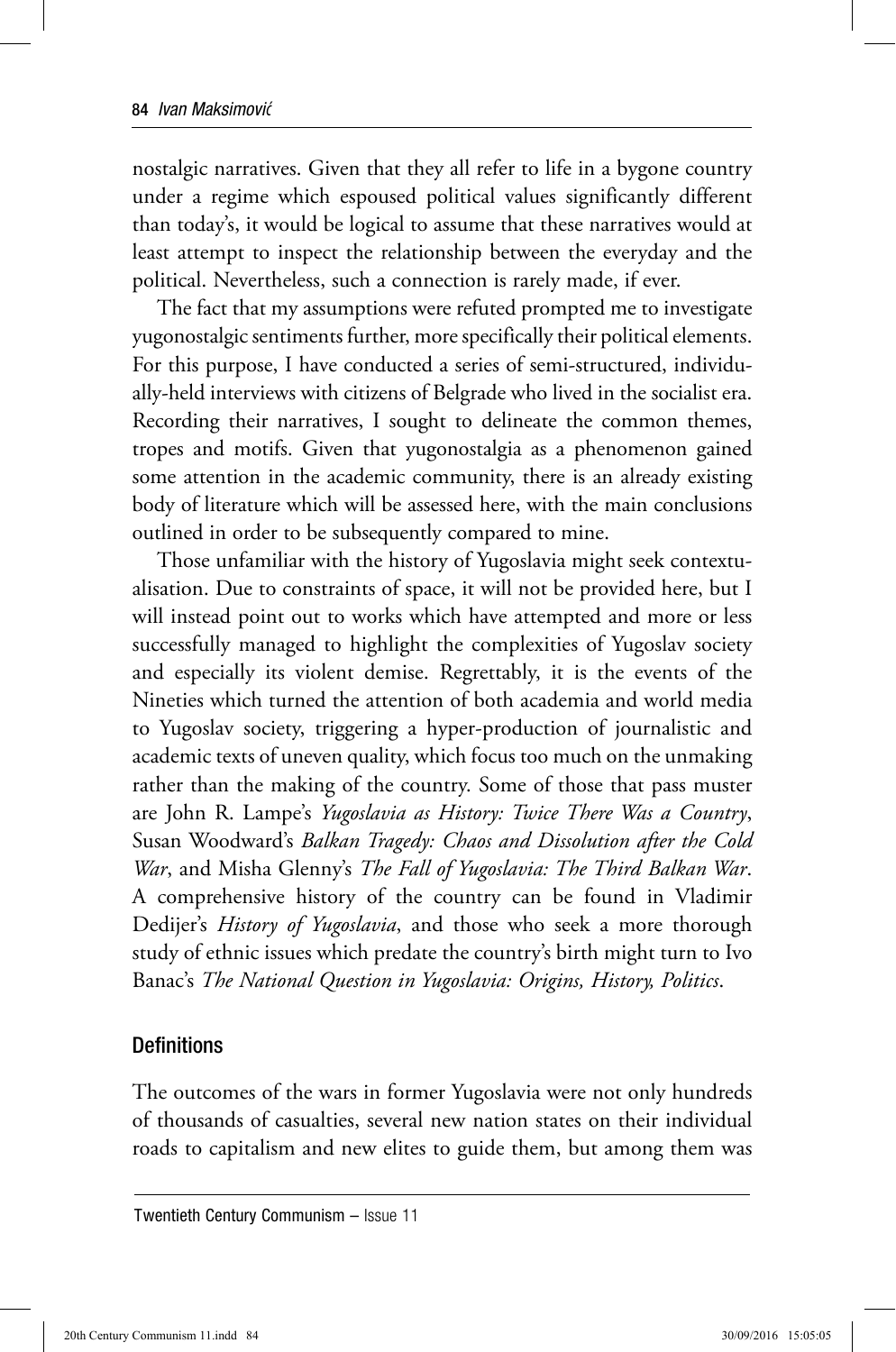also a new word. Those who opposed the postwar reality were eagerly branded by said elites as yugonostalgic. In the words of Croatian dissident writer Dubravka Ugrešić, 'A yugonostalgic is a suspicious person, "an enemy of the people," "a traitor," a person mourning the demise of Yugoslavia'… 'the term "yugonostalgia" belongs to the new terminology, the terminology of war.' Even twenty years after the break-up, according to Tanja Petrović, 'every positive expression towards the Yugoslav past, and any positive view on everyday social and cultural life in the Yugoslav state… is reason enough for applying the derogatory adjective *yugonostalgic*. 2 With the passage of time, it had come to encompass those who feel lost in post-socialist times, and who are also referred to pejoratively as 'transitional losers', those 'who have no future and who thus existentially and transcendentally reach for lost history'3 How, then, did it come to pass that this exhibition on everyday Yugoslav life was so unusually popular? Every social and political change has its proponents and detractors. The transition from socialism to capitalism (through the restoration of parliamentary democracy) was welcomed by many, but apparently not the entire society.

Understanding nostalgia itself is inseparable from the modern concept of time, and the understanding of a past which cannot be repeated. A rebellion of sorts against this concept, it is a desire to negate history as a linear and progressive sequence of events, and convert it into a 'private or collective mythology.'4 Yugoslavia belongs, after all, to another time, which makes it neither unusual nor unexpected when the proponents of the new order criticise nostalgia as historically regressive. But if their criticism is founded in political issues, does it mean that yugonostalgia is indeed apolitical?

## Yugonostalgia in the public sphere

As mentioned earlier, the popular exhibition – titled 'Long Live Life' – is just one of more recent examples of nostalgia for the SFRY in the public sphere. But nostalgic narratives started to penetrate the media several years earlier, in many cases as sincere personal accounts. For instance, a band from Croatia famous in the heyday of Yugoslav rock music came to Belgrade to play in 2008, and their frontman gave an interview for a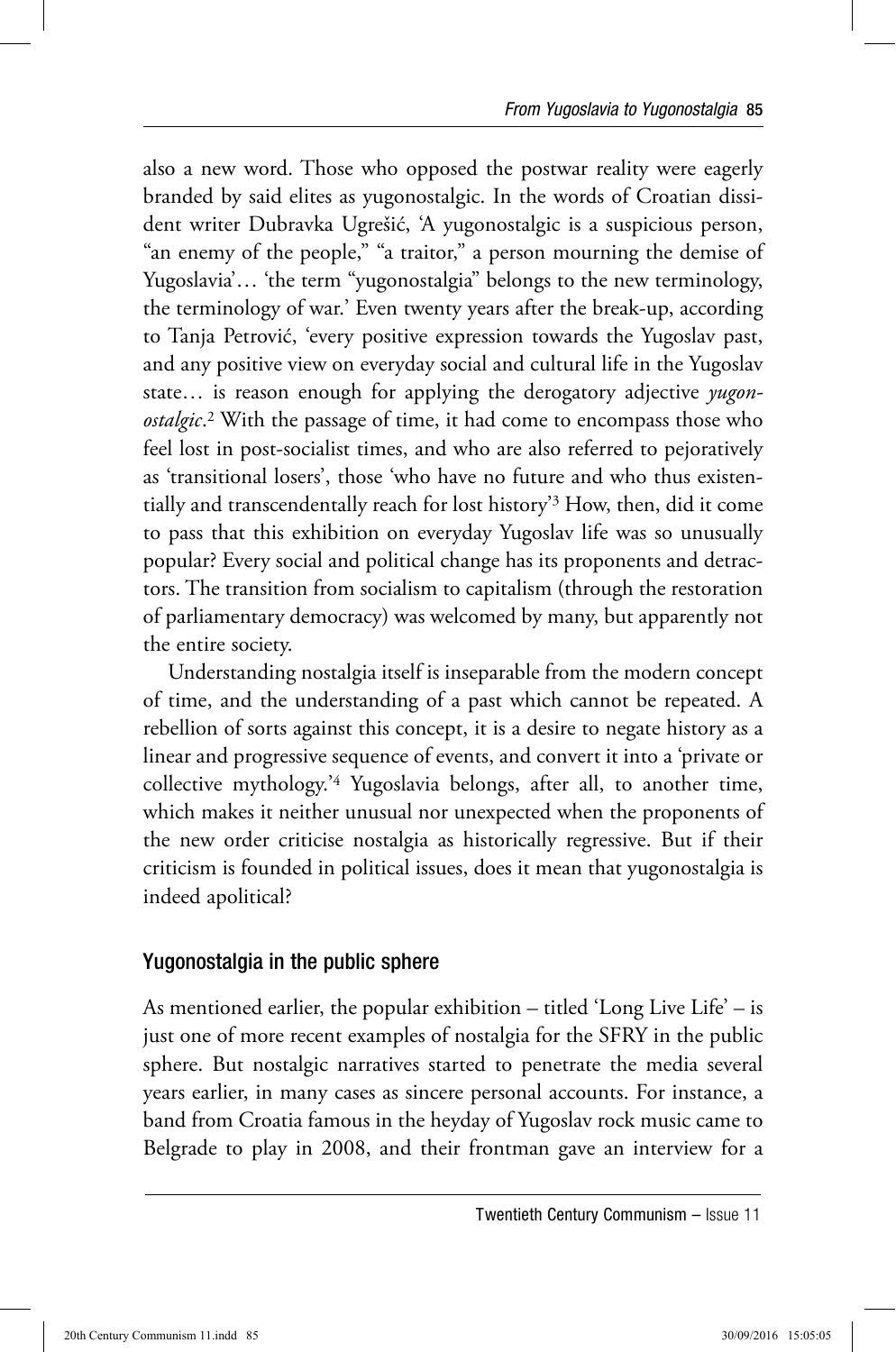popular daily newspaper. Besides claiming that the quality of music produced in Yugoslavia was higher than today, he chose to tackle xenophobia which he sees as more dominant in post-Yugoslav countries which he compared to 'chicken coops.' He still insists on calling Belgrade and other parts of the former country as 'his own' despite what he sees as attempts by the political elites to delete this part of history. Additionally, he briefly commented on the precarious position people find themselves in today compared to the social security of the SFRY, and stated – as a coup de grâce – that it is his right to openly criticise the situation because he could do so in 'communist Yugoslavia, so why not in a free democracy?'5 This was the case with famous director and actor Emir Kusturica who, while promoting a film in which he portrays a KGB analyst who passes Soviet secrets to the French, gave an interview for the media. In it, he spoke of his character as a noble communist who couldn't stand to see his youthful ideals corrupted, comparing him to his own father. Kusturica opposed the demonisation of communist times, claiming that there were both good and bad sides to that story.6 A Serbian military analyst praised Tito on the 30th anniversary of his death, asserting that his personality was stronger than the its cult.<sup>7</sup>

A minor source of amusement for Serbian (and even some international) news outlets was the case of 'Yugoland', a personal project of a deeply nostalgic resident of a northern Serbian town. It was opened in 2003 and it used to span  $3^{1/2}$  hectares of land arranged so as to resemble Yugoslavia with its landmarks: the Adriatic sea as well as mount Triglav. An amateur's museum which exhibited private memories, Yugoland provided comfort to some who felt disoriented after the loss of their country, and over 8000 of them became its 'citizens'. Ironically enough, the 'country' failed in 2012 because of unpaid bank loans.8

However, mass media eventually found a way to cash in on people's nostalgic sentiments, and one of the prime examples for it is a TV programme titled 'SFRY for Beginners.' It is a independent documentary series broadcast on Serbia's TV B92 in late 2011, as well as in some neighbouring countries (TV Vijesti in Montenegro and ATV in Bosnia and Herzegovina). A collage type of show, each episode had 4 segments which focused on various elements of Yugoslav pop culture. One segment per each episode was dedicated to a celebrity of the era, whereas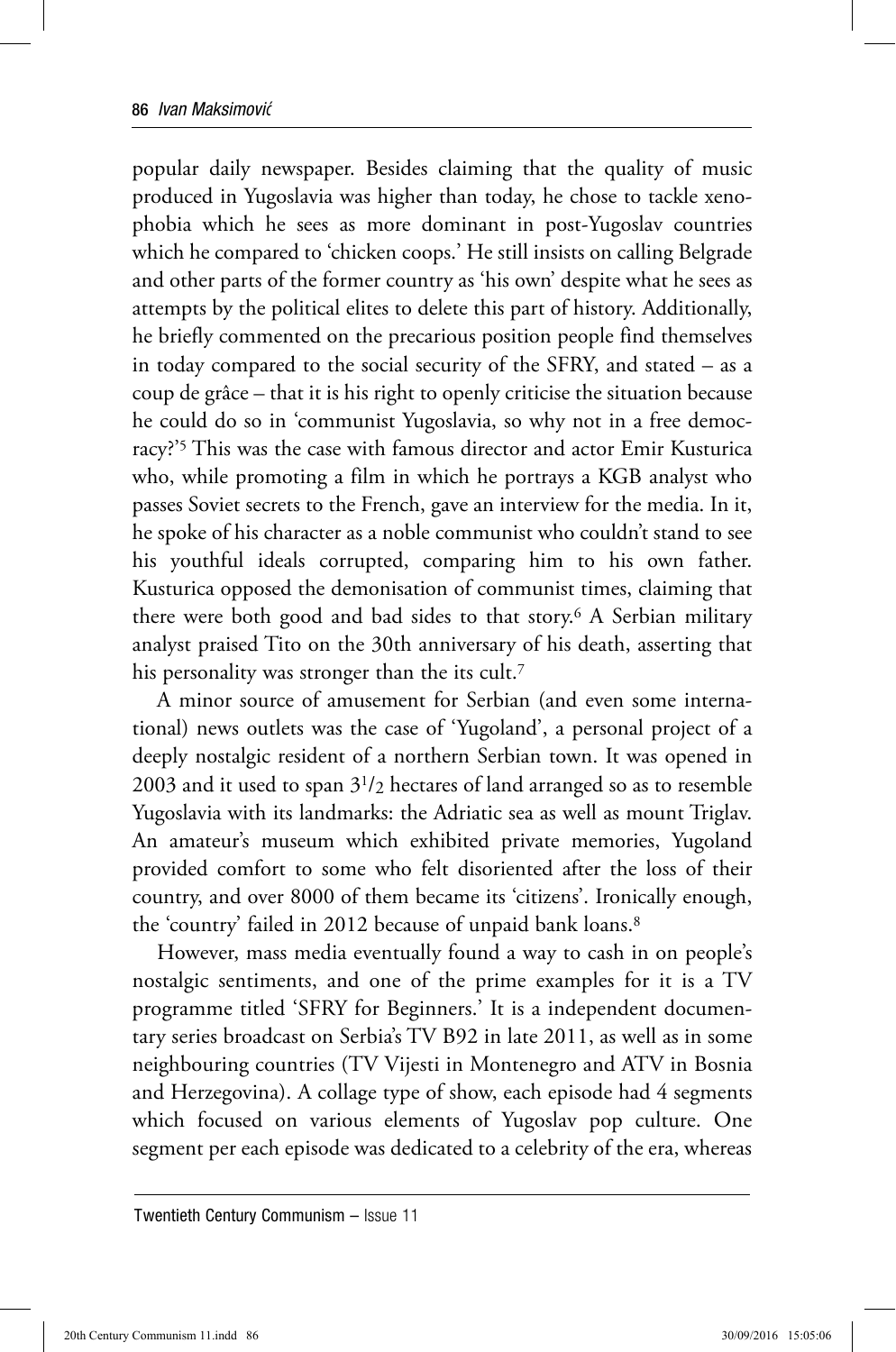the other three discussed legendary phenomena like popular comic books, hot dog kiosks, fashion of that time etc. The show's producers had a clear idea to include content that was entirely associated with lifestyle quality and avoid political and economic issues, stressing that it wasn't their goal to discuss the faults and virtues of Yugoslav political system or, in their own words: 'We wanted a story about everyday life, where one's ideology is irrelevant.<sup>'9</sup> In its essence, the TV programme practically borrowed its concept to the exhibition about Yugoslav lifestyle that came two years later.

These examples serve to illustrate that yugonostalgia can be used to sell a product, which is when depolitisation occurs. By offering pleasant memories of a peaceful and prosperous lifestyle without referencing to the communist ideology and its system (unless when absolutely necessary), they attract as many people as possible, across the political spectrum.10 On the other hand, abovementioned interviews with certain prominent people demonstrate that personal nostalgic narratives can in fact be political, which seems to imply that there are those for whom fond memories of the SFRY are directly related to its modes of governance.

## Academic research on yugonostalgia

As soon as the wave of yugonostalgia became apparent, the first theoretical contributions to this phenomenon started to appear. The first researchers that problematised yugonostalgia have done so indirectly. Studies by Serbian sociologist Todor Kuljić titled *Culture of Remembering* (2006) and *Remembering Titoism: Between Dictate and Resistance* (2011) criticise so-called hegemonic discourses – versions of the past imposed by new political elites and international capital. He conceptualises an entire category of personal memories which refuse to conform to dominant versions of the past that demonise socialist Yugoslavia and Tito's regime.11 According to Kuljić, the demonisation occurs because the new elites are determined to accept the values the European Union is based on, i.e. the values of liberal democracy, which are clearly opposed to those of totalitarian ideologies, both on the right as well as the left.12 According to him, yugonostalgic feelings do speak volumes about one's sentiment towards the present, not, however, as a means of direct confrontation, but rather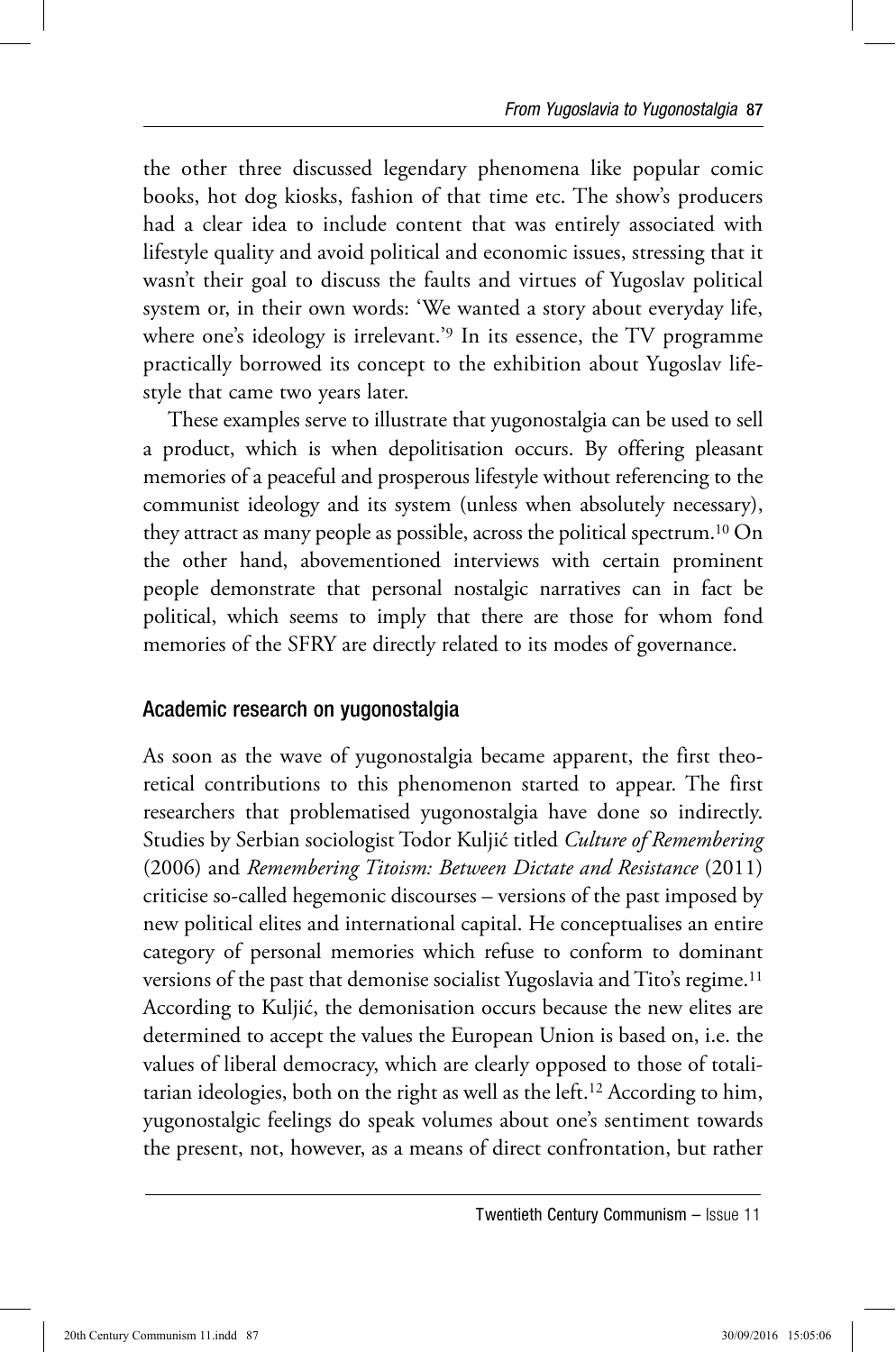a mere expression of dissatisfaction. Therefore, it is a passive sentiment that conveniently relieves the nostalgic person of his or her responsibility towards the present – as he or she do not truly live in the present.<sup>13</sup> In accordance with this viewpoint, Kuljić views contemporary nostalgia for Tito as entirely cleansed of subversive elements, on account of the fact that Tito – or the socialism that he symbolises – pose no danger today.<sup>14</sup>

On the other hand, there are interpretations of yugonostalgia that choose not to deny it the possibility of an active role. Such interpretation can be found in what is momentarily the most comprehensive analysis of publicly expressed yugonostalgia – Mitja Velikonja's *Titostalgia* (2008). By examining one very important segment of the yugonostalgic discourse –nostalgia for the SFRY's lifelong president Josip Broz Tito – Velikonja makes conclusions applicable to the phenomenon in general. According to Graeme Gill, as quoted by sociologist Siniša Malešević, an entire system, the creation and establishment of which was led by a single person, will later be associated with that person. The legitimacy of the system is based exactly in this person, who is subsequently monumentalised and never called into question.15 By virtue of this mental connection, Tito represents not only the political system, but also the system of values associated with this epoch. Velikonja chose to depart from usual reductionist interpretations of yugonostalgia, presenting it instead as a complex phenomenon and, therefore, occasionally contradictory. By refusing the present condition, he claims, alternative perspectives are opened which are more welcoming to 'obsolete' ideas of social justice, common property, health care and social security, solidarity, internationalism etc.16 Therefore, Velikonja seeks out possibilities hidden within this ideological complex that might provide an alternative social order. However, he also makes a difference between mass-media nostalgia and the one that circulates informal channels such as the internet. Whereas the former is passive, consumerist, and seen as harmless play, the latter is active, rebellious and carries with it a utopian possibility.17 In the latter sense, Tito is associated today with the following common denominators: antifascism and liberation, industrial and social modernisation, peace, respectability and renown.18

Foreign academics have also been present in exploring this problem since the beginning. Monika Palmberger did fieldwork in Mostar (Bosnia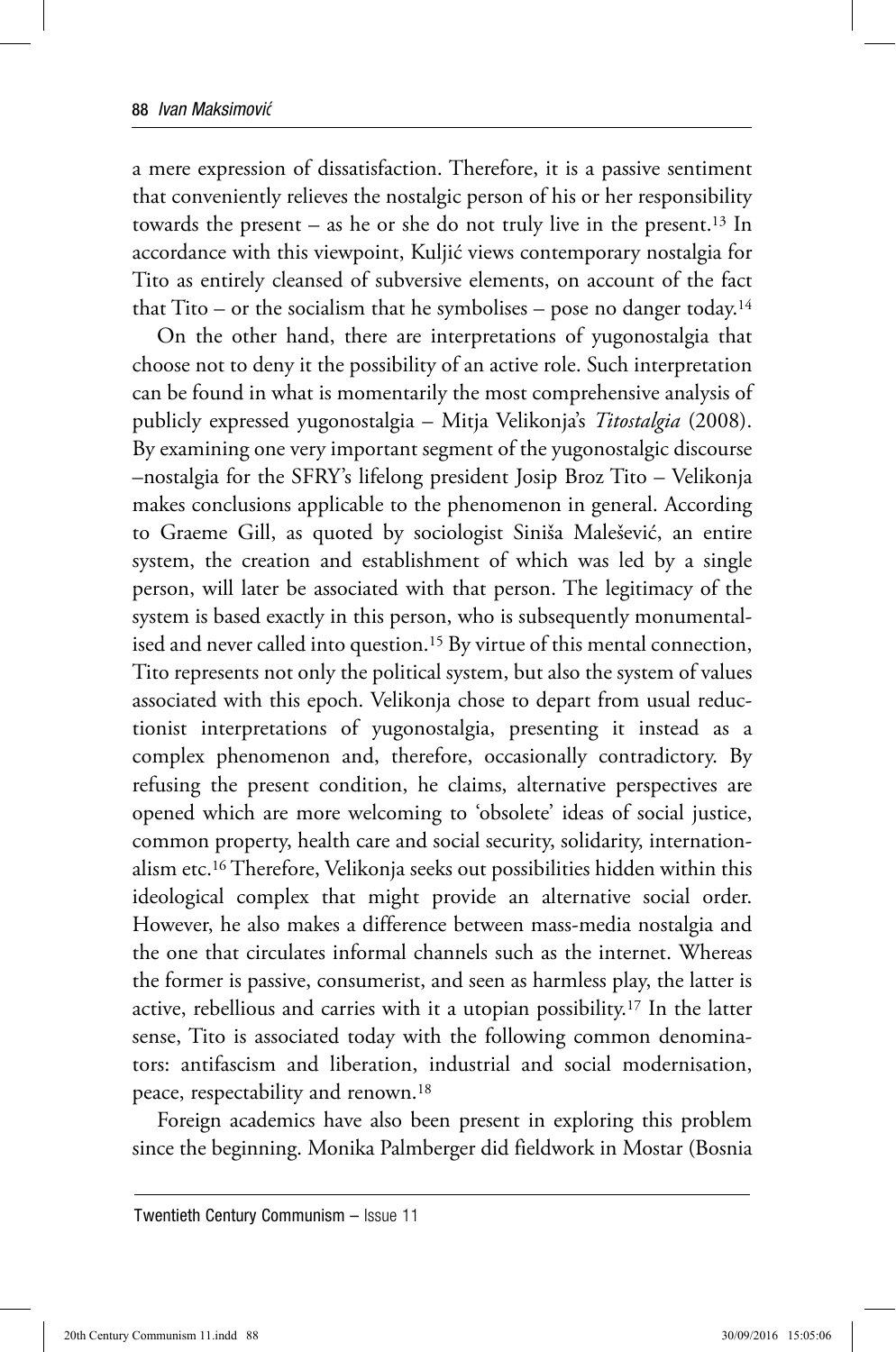and Herzegovina) in an attempt to uncover the nature of remembering the past in a war-torn country. She warns about the problems of perceiving poor transition as the sole cause of nostalgia, seeing that it is present in all formerly communist countries – many of which have been characterised by a smoother transition.<sup>19</sup> The importance of nostalgia for social studies, in her view, lies in the personal constructions of history that influence people's lives as opposed to one single 'true' history.20 She also notices a significant discrepancy between the number of people who remember Yugoslavia fondly and the number of people who declare themselves as yugonostalgic, while those critical of Yugoslavia also remember that period as idyllic.21 Claire Bancroft examined nostalgia in Belgrade using a threefold questionnaire, with questions focusing on the past, present, and future. Interviewing six Belgrade citizens, she concluded that the positive outlook towards life in socialist Yugoslavia was unanimous, regardless of the interviewee's political standpoint. The positive traits are systemic: stability and prosperity, a high level of security, freedom of expression (an unusual claim for a socialist or communist-ruled country), and even values officially promoted by the party which were based on solidarity and social responsibility. Last but not least, a sense of dignity for being able to travel abroad without restrictions.22

According to Tanja Petrović, another dedicated scholar in this field, citizens of Yugoslavia with positive memories towards the past are without fail considered willing subjects of a totalitarian regime, which – in the eyes of those who disagree with them – disqualifies them from any future political activity.23 This is the conclusion of a common faulty syllogism that lies behind the critique of yugonostalgia: if the SFRY was governed by the communist party, and communist parties advocate a totalitarian ideology, people who for any reason claim to have been satisfied with life in that state should be excluded from the decision-making process on account of advocating totalitarianism. According to Petrović, what is behind yugonostalgia is not so much conjuring the past, nor a Proustian reveling in reawakened senses, but a sincere and earnest belief in a country's achievements. Research done by Ivana Spasić, based on a focus group, brought similar results. Life in Yugoslavia was described as more secure and peaceful as compared to the economic uncertainties of today, but also a positive counterpoint to today's moral downfall.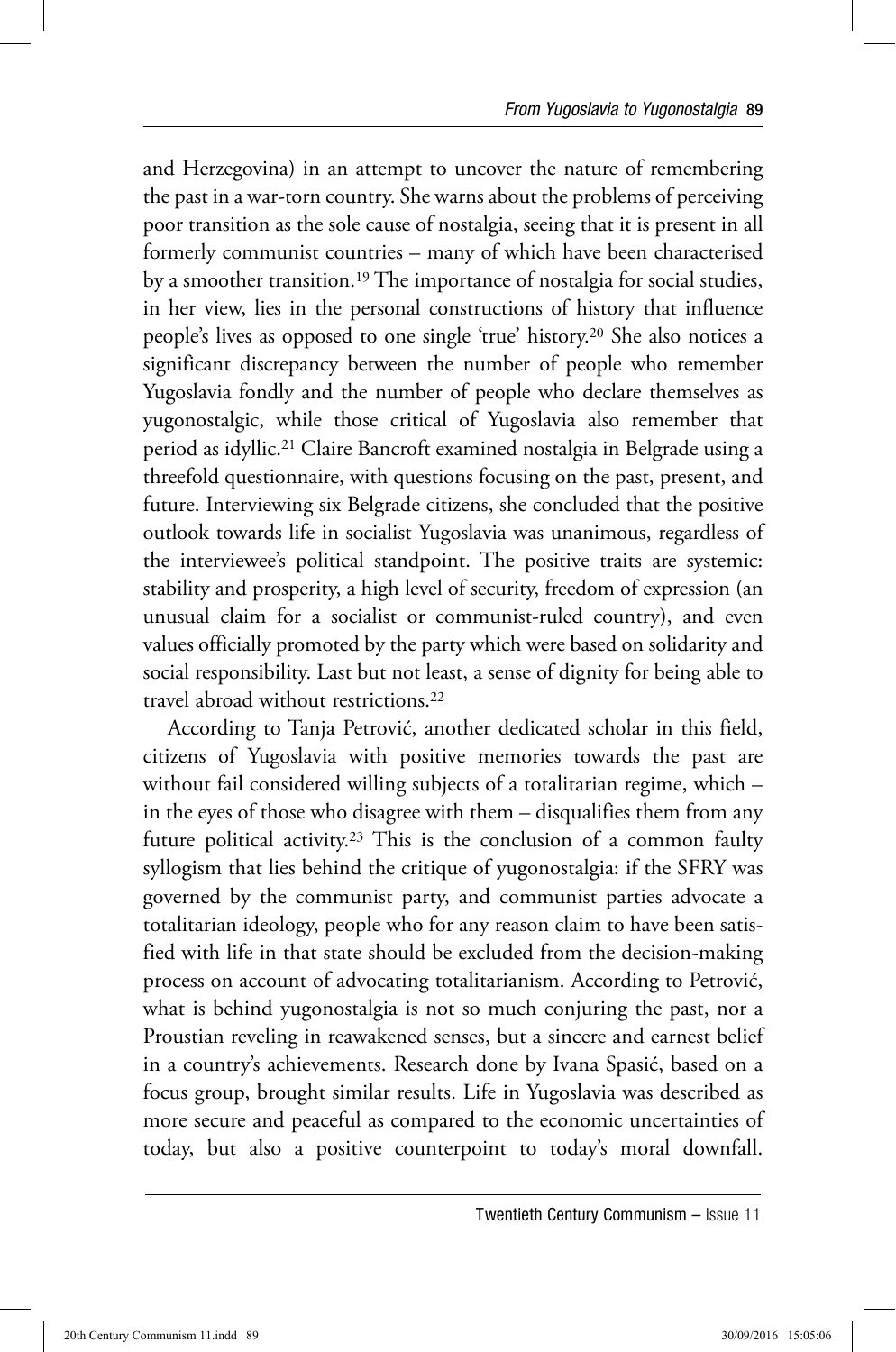However, she failed to recognise a utopian element, concluding instead that it all ends with 'dreams and longing.'24

All authors concur in their conclusions that nostalgia is formed in opposition to the flaws of the present day. When it comes to yugonostalgia specifically, they are divided in answering the question of whether it represents a potentially driving force or is passive in nature. In any case, it consists of a wide variety of convictions which do not necessarily amount to blind adoration. In fact, it is usually those with positive memories about the period who are able to formulate a complex appraisal of the system, which includes both positive and negative judgment.

#### The interviews

Conducting this research as part of my graduate thesis, I was under both time and money constraints. The sample selected was somewhat a product of convenience, seeing that all respondents currently reside in Belgrade, but I nevertheless attempted to randomise it as much as possible. Out of twenty respondents, eleven of them were female and nine male. Five of them were born in Belgrade, whereas another five were born in smaller Serbian towns, where they lived for much of the SFRY era. Five were born in Bosnia and Herzegovina, and another five in Croatia. All eventually migrated to Belgrade as war refugees during the 1990s. Most of them are college graduates, with only five of them being high school graduates. Generationally speaking, they are a diverse group, with the oldest respondent being born in 1935 (Rade P.) and the youngest in 1976 (Sonja T.). Such a sample leaves room for improvement, most evidently on account of leaving out the rural population, as well as undereducated individuals. This is not by all means an all-encompassing study of yugonostalgia in Serbia and, hopefully, subsequent attempts at research might improve its methodology. Furthermore, one can only desire an all-encompassing study of yugonostalgia throughout the region.

At the very beginning of the interviews, most of the respondents would spontaneously share their views on the political life in their former country. Politics, after all, is eagerly discussed in Serbia. Only five of the interviewees claimed that they strongly disagreed with the politics of the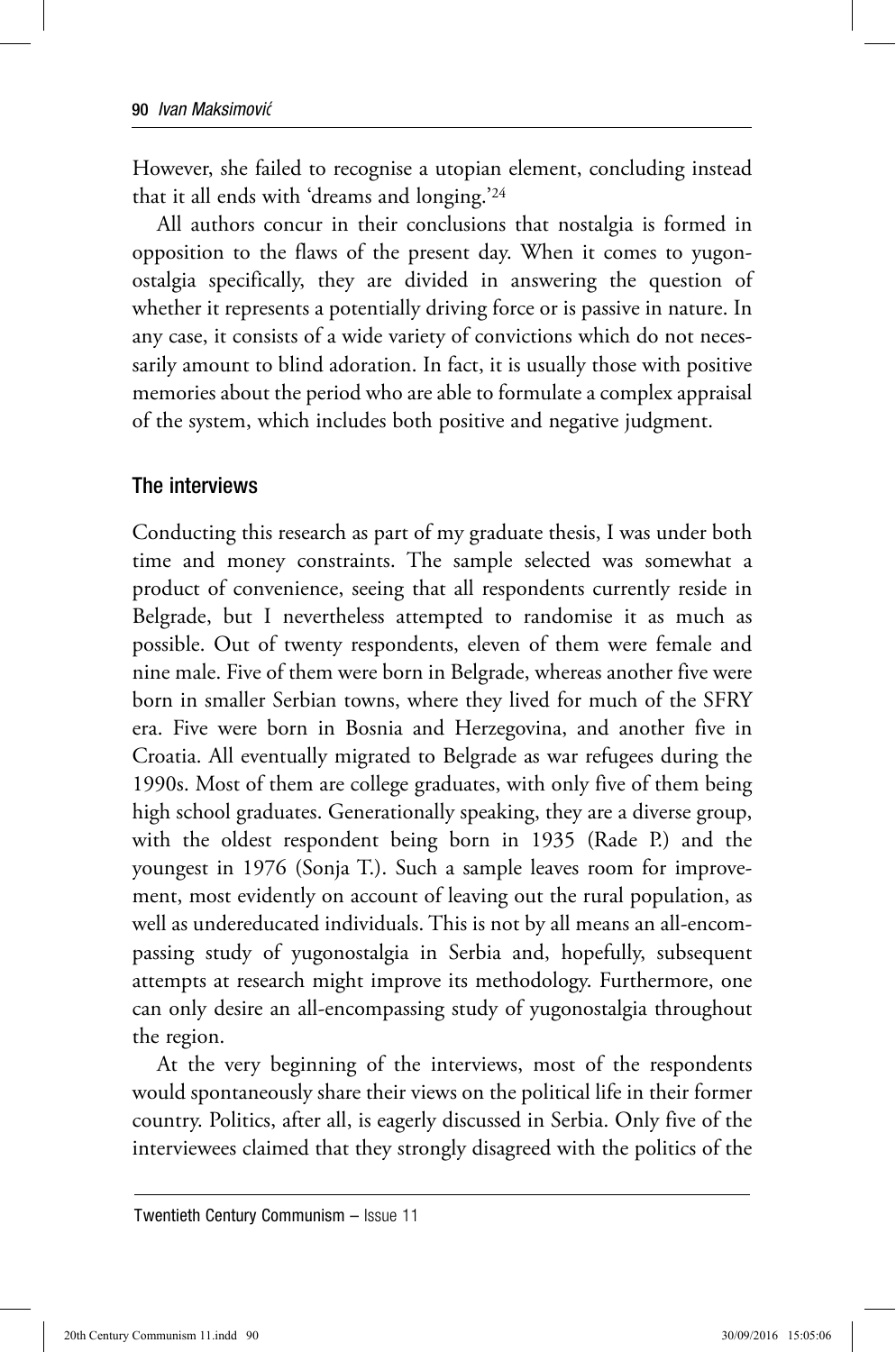state, despite not actively opposing it in any way. Three of them (Rajko P., born in 1951, Mirna P., born in 1951, Nataša M., born in 1966) were members of the pre-war capitalist or intellectual upper classes, the influence of which was severely weakened after the war. Their perception of Tito and the partisans was shaped by the attack on their families' property. Being adherents of pre-war democracy, they would usually state that they disagreed with the concept of a one-party system, which significantly diminishes the political freedoms of the individual. The remaining two (Jovan P., born in 1963, Milka V., born in 1956) formed their negative opinions of the regime independently from their surroundings, also on account of perceived enforced conformity.

These negative opinions were subsequently enriched with an additional aspect, after the wars of the 1990s. The abovementioned five, as well as several other interviewees, insisted that Serbian and Croatian cohabitation was impossible due to opposing interests. In their view, brotherhood and unity advocated by the regime was a 'false foundation.' Almost exclusively, they saw the cause of the wars and country's collapse in Croatian nationalism.

Despite such negative attitudes, however, only one of the interviewees (Rade P., born in 1935) actually claimed that the experience of life in socialist Yugoslavia was entirely negative for him. The others who disagreed with the regime were significantly less dissatisfied. His displeasure was profoundly political, attacking not only the abovementioned 'false foundation,' but also the 'destructive and deceitful propaganda,' which he has seen as disguised persecution of political opponents. The majority of people interviewed held positive views of life in the country, and some aspects of these undoubtedly pertain to the political.

The first positive recollection that would usually spontaneously come to mind was a general idea of social welfare for the Yugoslav population. Practically all of the respondents mentioned how the state provided people with free healthcare, affordable (practically free) education, as well as jobs and flats. The equality of citizens at the doctor's, for instance, was underscored by several people. There was also the idea that systemic corruption was nonexistent in this field. It should be noted that such an experience affected the perception of the people interviewed, many of them concluding that money should play no role in obtaining services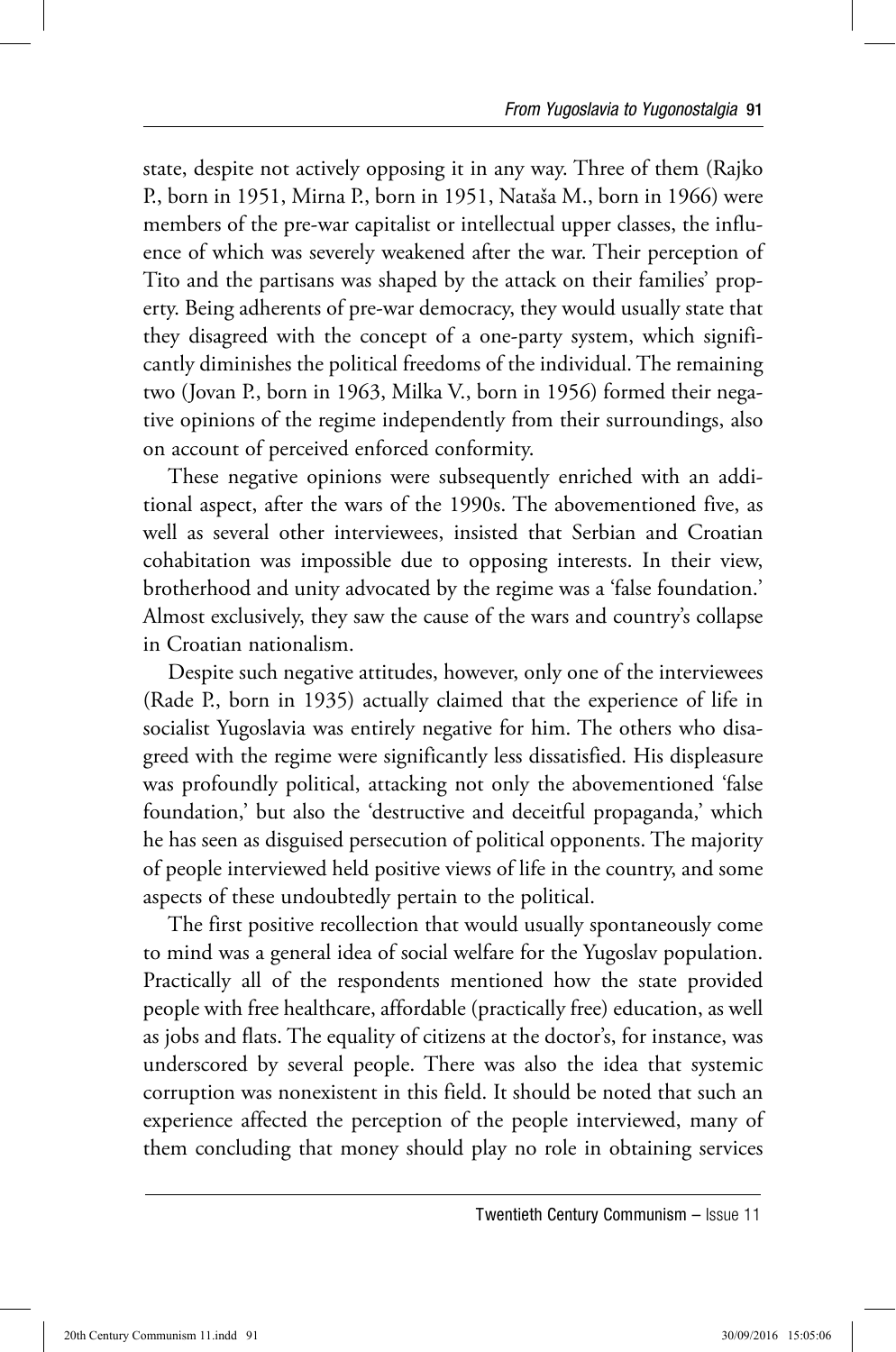from such institutions, and that it is everyone's right to receive medical care and a decent education.

Besides social security, there was also the matter of one's physical safety. A key element of the interviewees' memories was the idea that a citizen could feel safe wherever they went, that crime was at a much lower level than today, as well as that the confidence in institutions was on a much higher level. An almost-archetypal image was used by two of my interviewees (Živka T., born in 1966, Nataša M., born in 1966) when discussing physical safety: 'You could sleep on a bench and nothing would happen to you.' Another common phrase was 'absolute safety,' and a number of respondents reminisced situations from their own youth, walking the city streets at night or returning home without fear that someone will harm them.

Another argument that can be seen as part of this group is the freedom of movement. Nearly all of the people interviewed stated with pride how they could travel without restrictions owing to the 'red passport.'25 It is a fetishised symbol of this condition, a metaphorical instrument which provides its owner not only with freedom of movement, but indirectly with twofold dignity: personal and national. As many as fourteen interviewees had an opportunity to test that notion by travelling abroad, six of which insisted that their dignity was to a large extent defined by their possibility to travel freely without fear of being treated poorly by foreign authorities. For the remaining six who did not travel abroad in the time of the SFRY, the reason was either that they were too young (two female interviewees, Jugoslava K. and Sonja T., born in 1973 and 1976, respectively), or a lack of desire to do so. Namely, Yugoslavia itself was large enough for them that they could satisfy their desire to travel within its boundaries. Even Goran T. (born in 1960), who spent a month and a half with cousins in Germany stated: 'Why go to Greece or Spain, when the Adriatic is the prettiest?'

In evoking some of the pleasant memories, the interviewees touched upon something that might have been other sources of national pride. Firstly, as opposed to today's small and dependent provincial states, socialist Yugoslavia was seen as an autonomous Balkan force, economically developed and politically independent. Living in such a self-reliant country was replaced by a precarious lifestyle in a diminutive one that is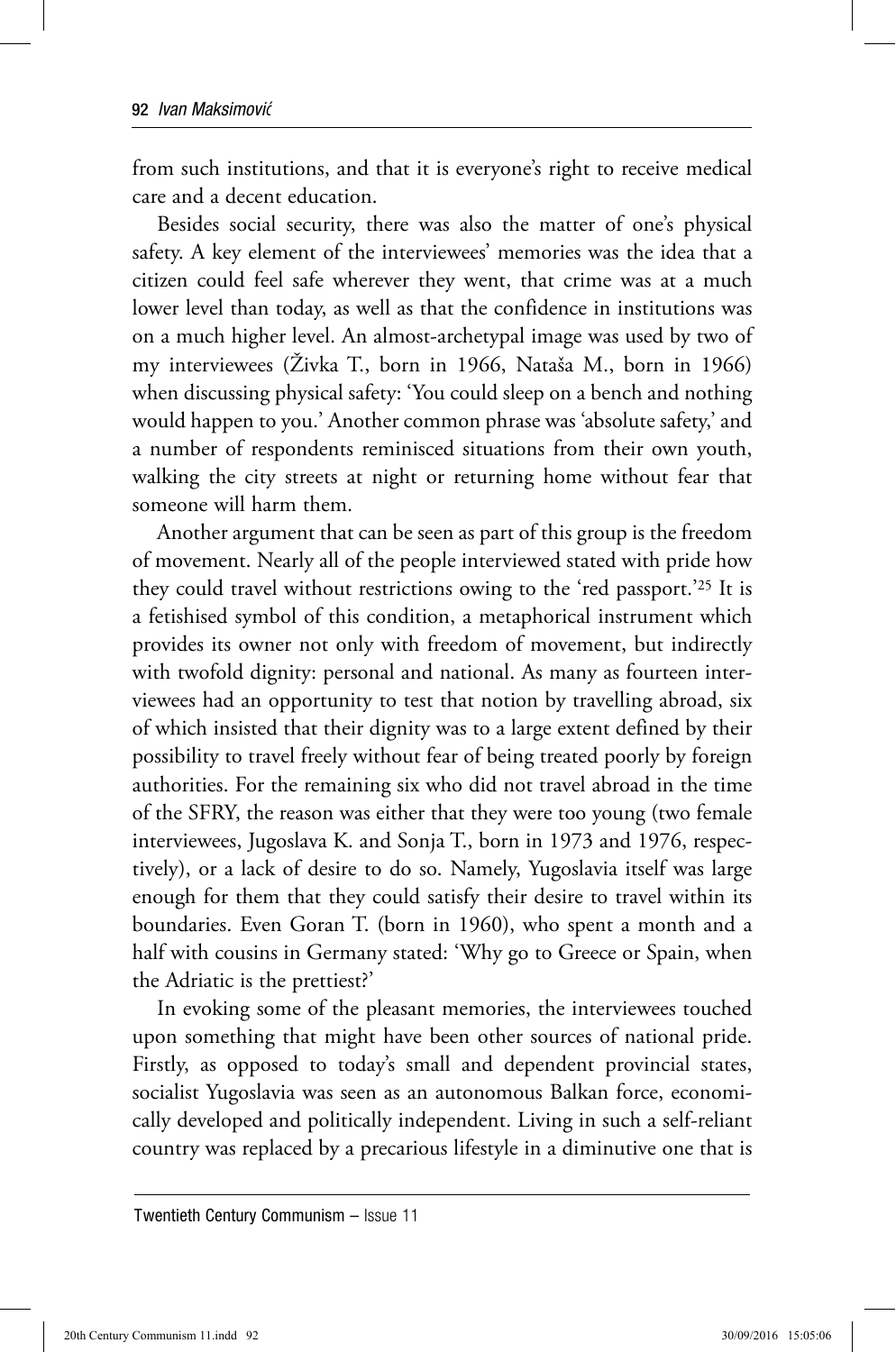seen as too week to take a stand and defend its interests against powerful imperialists such as the USA, but also the powers of international capital. Secondly, Yugoslavia's political independence enabled it to play a vital role in the creation of the Non-Aligned Movement and thus be perceived among its citizens as an emancipator of former colonies. Tito was, again, seen as instrumental in bringing about such positive developments. Even for those who disagreed with the regime, Yugoslavia was a successful intermediary (word used by Mirna P. in interview) between the East and the West, fusing qualities of both ideal types.

Interestingly enough, although many respondents considered themselves political beings, most admitted that the Yugoslav political system seemed 'confusing and boring.' For some, this was a pleasant time, believing they didn't have to worry about politics, as others were there to run the country for them. Only two out of twenty interviewed admitted to have been politically engaged: Jadranko S. (born in 1954) as a lowerlevel party and union member, and Vesna P. (born in 1964) as a youth activist who sought to find local rock bands places to practice.

Speaking of dominant values of that time as compared to now, most would state how solidarity was at a much higher level back then, whereas now there is a man vs. man attitude. There is lament for a lost morality, which was present in every situation: children's TV programmes, media which relied on facts, not rumors and sensationalism, and a strong faith in authority figures. Some were explicit in their belief that it was the role of party executives to create the 'socialist man' – a well-rounded, hardworking, intelligent creature.

Ultimately, when I asked each of them if they considered themselves yugonostalgic, only six dared to give a positive answer. Most of them accepted the conventional negative definition of the term, as if fearing shame if they said yes. Those that did say yes, on the other hand, understood how negatively it is perceived and went with it nevertheless. This confirms the conclusion Palmberger made about the discrepancy between the number of people who feel nostalgic and those who actually claim to be. Whereas for a number of them it was sad and unnecessary that the country fell apart, most claimed that it was unfortunately inevitable, referring again to the 'unrealistic' concept of brotherhood and unity among peoples.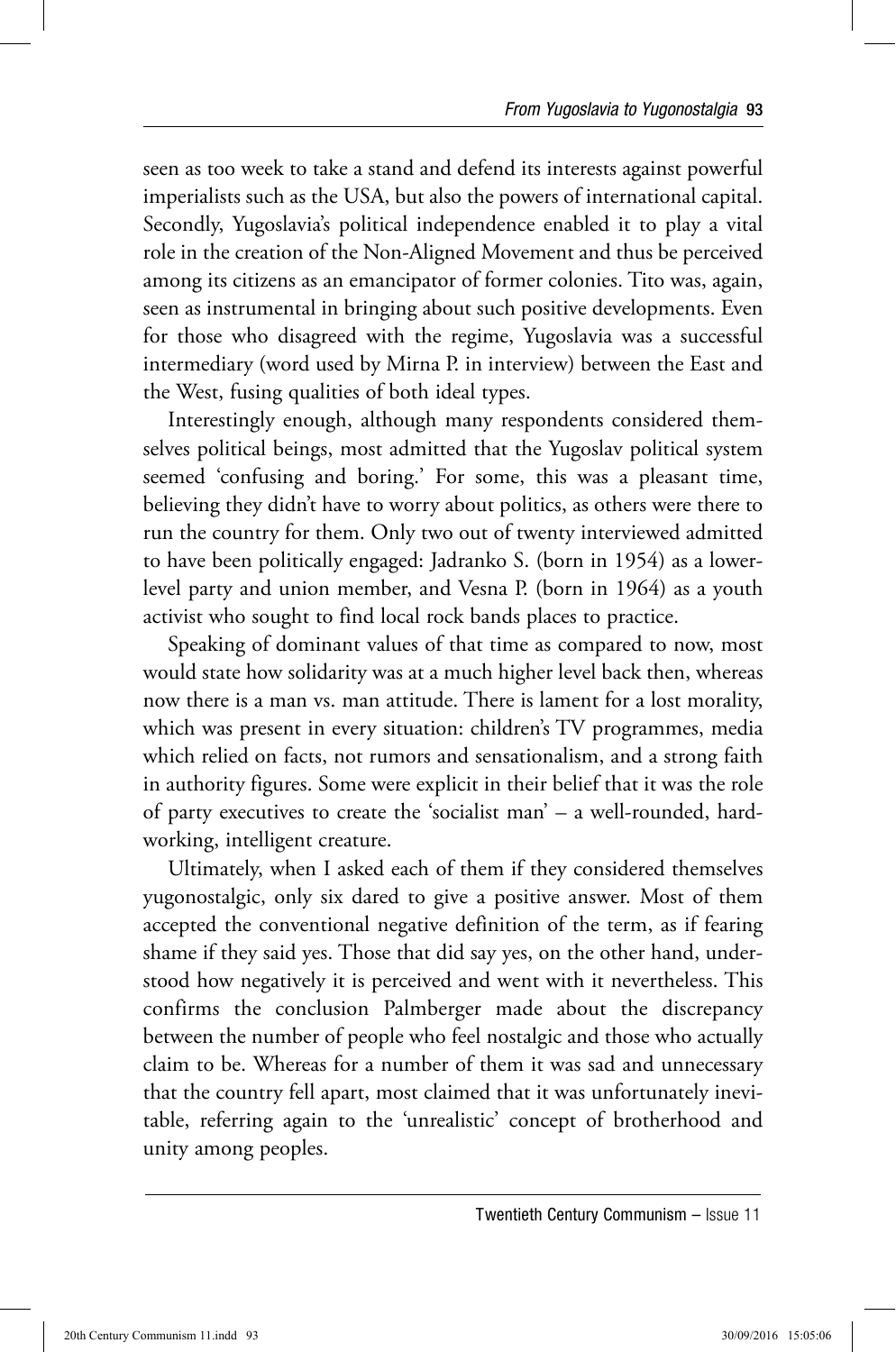### Conclusion

For the most part, my conclusions conform to those of Bancroft, Spasić, and to a lesser extent Petrović. It seems that researchers such as Velikonja and Petrović attribute their own preconceptions based in their own political views by reading into yugonostalgia too many progressive and radical values. Even though a number of leftist organisations (e.g. *Levi samit Srbije*, *Marks 21*, *ASI*) see socialist Yugoslavia as a historical role model to other societies, it would be unfounded to assume that they are the majority.

When discussing this phenomenon, one is reluctant to call it nostalgia for communism. Undoubtedly, there is nostalgia for certain socialist values which were enshrined by the regime, such as social and economic security. According to the interviews, they are the ones mostly missed. Nevertheless, there are many elements seemingly incompatible with the communist ideology, that even slide into outright conservatism. The lamented lost values, for instance, were not only those of solidarity, but also – to an extent – of traditional morality. Respecting authority figures such as the teacher, the policeman, the parents, was seen as a proper way to behave in society, and such authority was rarely called into question, just as that of the national leader. Additionally, private property is neither shunned nor challenged, and what people really seem to be nostalgic about is the possibility of a middle class lifestyle, not abolishing class entirely. Progressive values typical for communism were rarely touched upon. Even though women's liberation played a significant role in the communist party's struggle (AFŽ, the Antifascist Women's Front, formed in 1942 attracted a large number of women to the fight against the occupying forces, and full women's suffrage as well as other rights were achieved in 1945), feminism was never mentioned as an important legacy. The case is similar with the ideology of 'brotherhood and unity' which is only cynically referred to as a failed policy, as well as an anti-colonial and anti-racist stance which are completely forgotten or neglected.

To sum up, it seems that political issues without a doubt represent an inescapable segment of nostalgic memories of Yugoslavia. As it seems, yugonostalgia can be manifested in different forms. The most common form is that which contains memories related to social issues like health,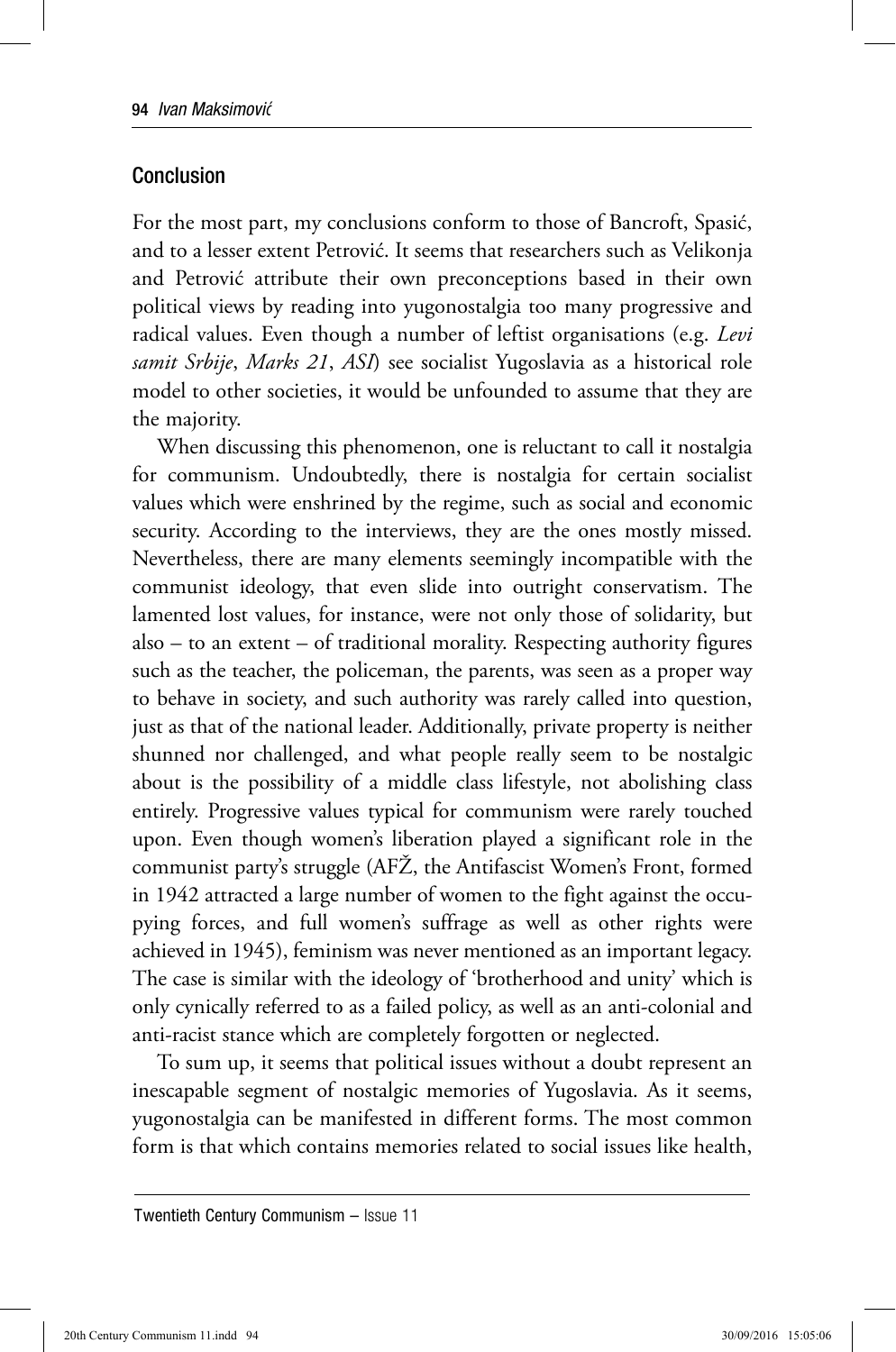workplace security and education. Secondly, slightly less common is nostalgia for a strong political system. The least common, however, is nostalgia for progressive socialist values, especially that of surpassing ethnic divisions.

Nevertheless, one of the reasons why yugonostalgia is so powerful today is the fact that perceiving any Balkan country as significant in any way contradicts common perceptions of the Balkans as a backwards, marginal region. The subservience of today's shrunken republics is a far cry from the position that Yugoslavia held among other nations before its dissolution. Serbs especially, after being demonised by much of the western media for their role in the Balkan wars of the 1990s, long for these days of respectability.

No matter how contradictory such sentiments can at times be, they signify a deep dissatisfaction with the state of things today. Especially today, when capitalism is being increasingly called into question as a system, it is important to experiment with various alternative models. A way to reach such a model is a change of perspective: aside from theories peddled by political and economic elites, one could learn valuable information listening to the people and their experiences. No matter how limited such experiences may be, they are parts of a larger collage of what Yugoslav reality was.

#### Notes

- 1 Unprecedented, even. The exhibition's creators boast with over 40 000 visitors. See more at: http://www.dw.com/sr/se%C4%87anje-nabezbri%C5%BEnija-vremena/a-17307958 (in Serbian)
- 2 Dubravka Ugrešić, *Kultura Laži*, Zagreb: Konzor, 2002, p. 289
- 3 Mitja Velikonja, *Titostalgija*, Beograd: XX Vek 2000, p. 166
- 4 Svetlana Bojm, *Budućnost Nostalgije*, Beograd: Geopoetika, 2005, p. 18
- 5 Marija Radojković, 'Jugoslavija mi nedostaje', Blic, 26.10.2008. http:// www.blic.rs/Zabava/Vesti/62491/Jugoslavija-mi--nedostaje (in Serbian)
- 6 M. Čule, 'Kusturica glumi ruskog špijuna', Blic, 15.07.2009 http://www. blic.rs/Zabava/Vesti/101743/Kusturica-glumi--ruskog-spijuna (in Serbian)
- 7 Miroslav Lazanski, 'Tito posle 30 godina', Politika, 16.04.2010 http:// www.politika.rs/pogledi/Miroslav-Lazanski/TITO-POSLE-30- GODINA.lt.html (in Serbian)